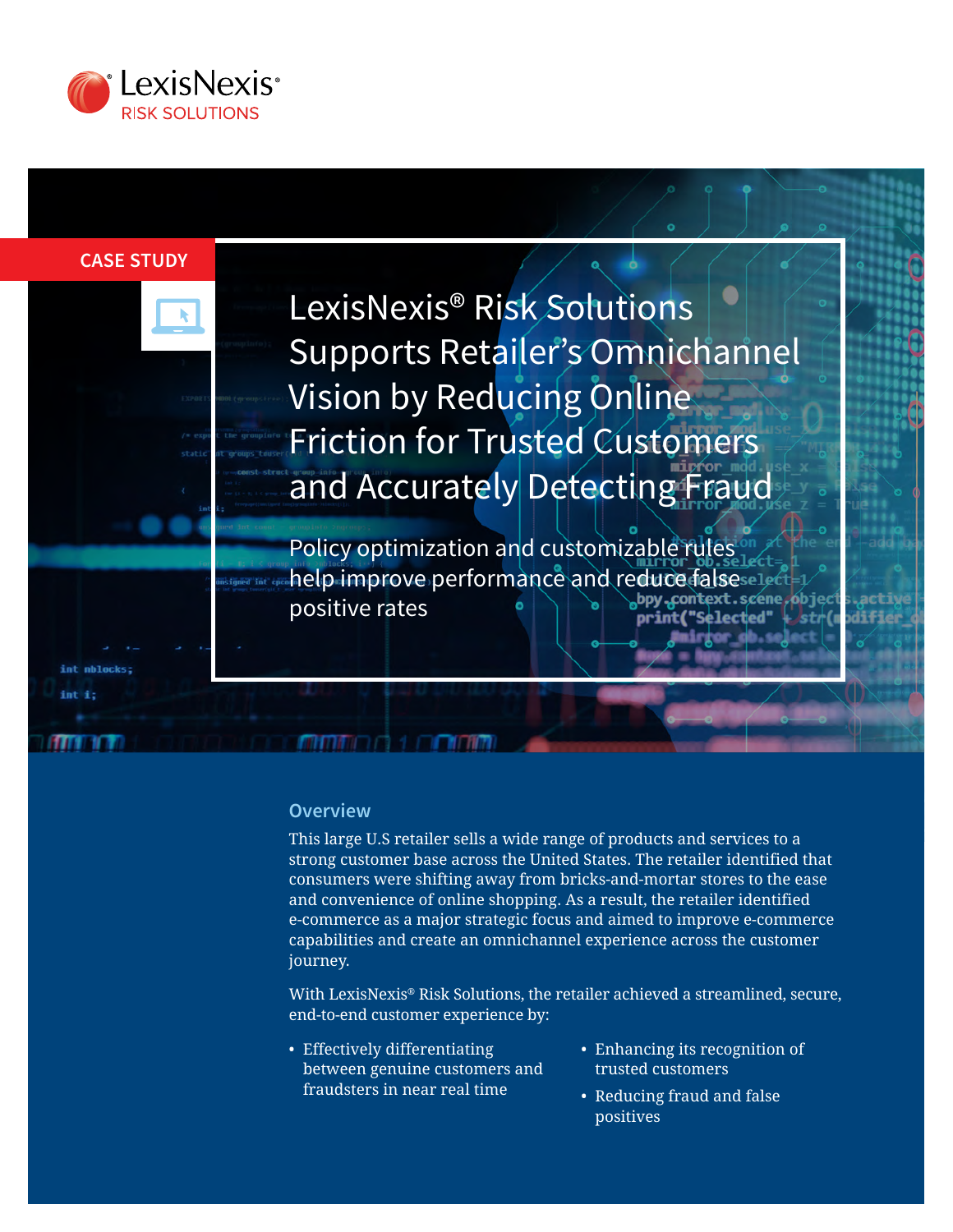### **Business Problem**

The retailer wanted to better understand the behavior of genuine good users to avoid increasing false positive rates for customers operating on the outliers of what is considered normal behavior. For example, a B2B contractor may have multiple users accessing one account from different locations and devices – a pattern of behavior which could be indicative of fraud for a consumer account. The retailer required a solution which would be able to recognize legitimate users across its varied customer base and promote a frictionless online experience for trusted customers.

# **"So much can be done within the LexisNexis® ThreatMetrix® solution. We lean heavily on our team at LexisNexis® Risk Solutions to harness their knowledge and expertise around these capabilities."**

Streamlining the user experience was a key priority for the retailer, with plans to introduce improved e-commerce capabilities across the customer journey. For example, an expedited checkout process necessitated the need for risk-based decisioning, with the retailer requiring a solution which would protect high risk touchpoints, without compromising the user experience for trusted customers.

As fraudsters continue to attempt to monetize stolen credentials, the retailer also required a solution which would accurately detect and block fraudulent transactions in near real time, without adding unnecessary friction for genuine customers.

## **AT A GLANCE**

| <b>Customer</b>     | Large U.S. Retailer                                                                                                                                                                                                                                                                                                                     |
|---------------------|-----------------------------------------------------------------------------------------------------------------------------------------------------------------------------------------------------------------------------------------------------------------------------------------------------------------------------------------|
| <b>Requirements</b> | • Help support and execute a consolidated, expedited checkout<br>experience<br>• Prioritize a frictionless and successful user experience for<br>trusted customers<br>• Accurately and proactively detect and block fraud end-to-end<br>• Better understand the behavior of genuine, trusted customers<br>• Reduce false positive rates |
| <b>Solution</b>     | Leveraging the LexisNexis® Digital Identity Network®, the retailer<br>can more effectively build a profile of trusted customer behavior;<br>reducing false positives, and better detecting genuine fraud across<br>the entire customer journey.                                                                                         |
| <b>Bottom Line</b>  | • Achieved 4% false positive rate, significantly outperforming<br>expectations set by the retailer<br>• Enhanced recognition of trusted customers<br>• Enhanced fraud detection<br>• Delivered a frictionless online experience for trusted customers                                                                                   |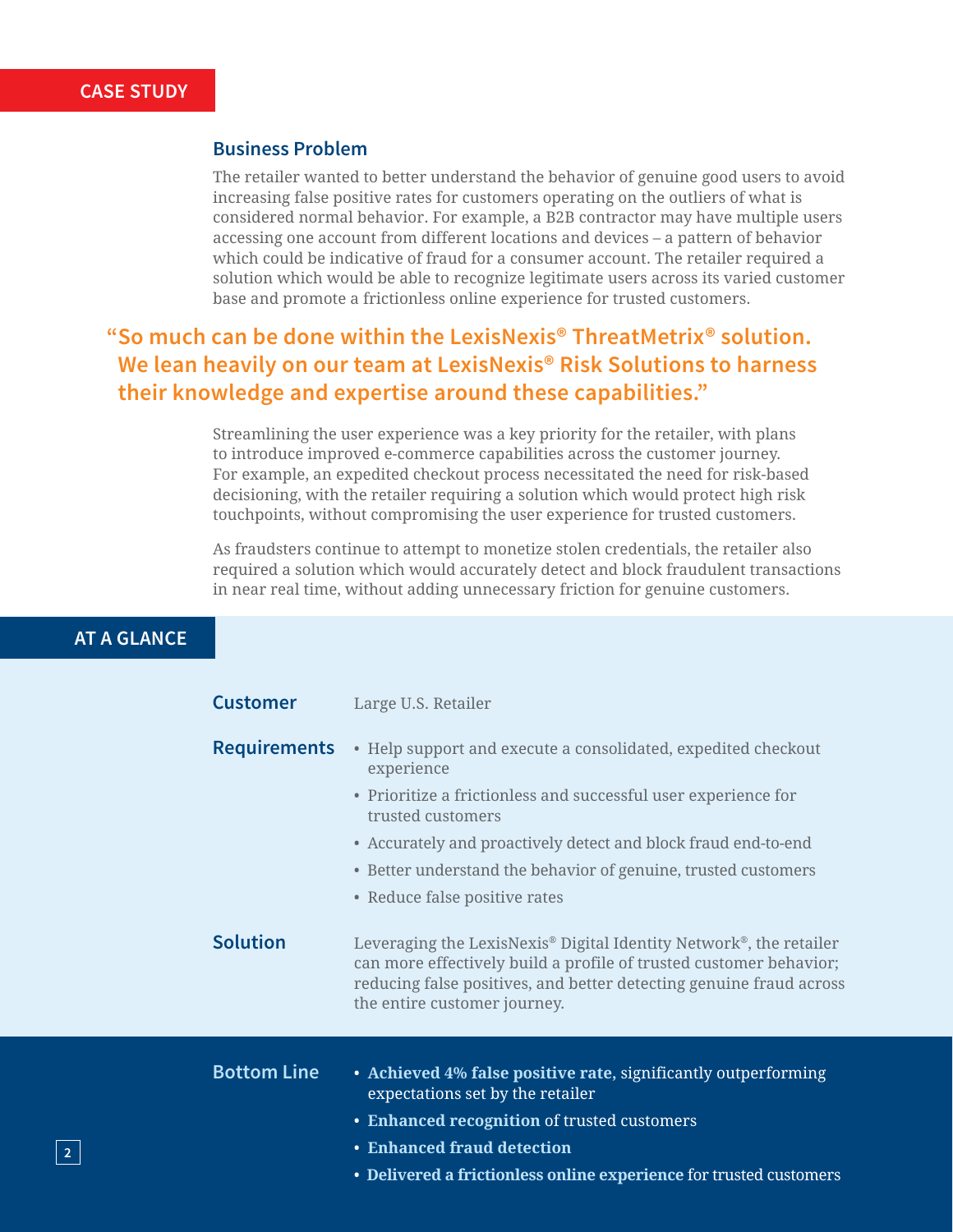### **CASE STUDY**

## **The Power of Global Shared Intelligence to Streamline the User Experience**

Delivering a complete, end-to-end solution, LexisNexis helps the retailer instantly recognize legitimate customers and more accurately detect high-risk transactions across key touchpoints in the customer journey, including logins, password reset, and new account origination.

LexisNexis® Risk Solutions policy engine allows the retailer to tailor and optimize rules to its customer base, enhancing the identification of trusted users across distinct groups, such as B2B contractors and consumers.

# **"There are so many rules that we can configure. We have a whole sandbox to play with but are just starting to dip our toe in. The LexisNexis® Risk Solutions professional services team is guiding us here."**

Global shared intelligence from the LexisNexis® Digital Identity Network enables the retailer to authenticate every transaction against a trusted and unique online digital identity, checking whether the device, location and behavior of the customer correlates with anonymized information held in the network.

The LexisNexis Digital Identity Network harnesses global shared intelligence from millions of daily consumer interactions including logins, payments and new account creations. Using this information, LexisNexis® Risk Solutions creates a unique digital identity for each user by analyzing the myriad connections between devices, locations and anonymized personal information.

**"Champion Challenger gives us the confidence to develop material performance improvements, as well as prove those benefits over a specified time period. We are able to take what we find in the Champion Challenger model and use the projections as evidence for strategy implementation and governance."**